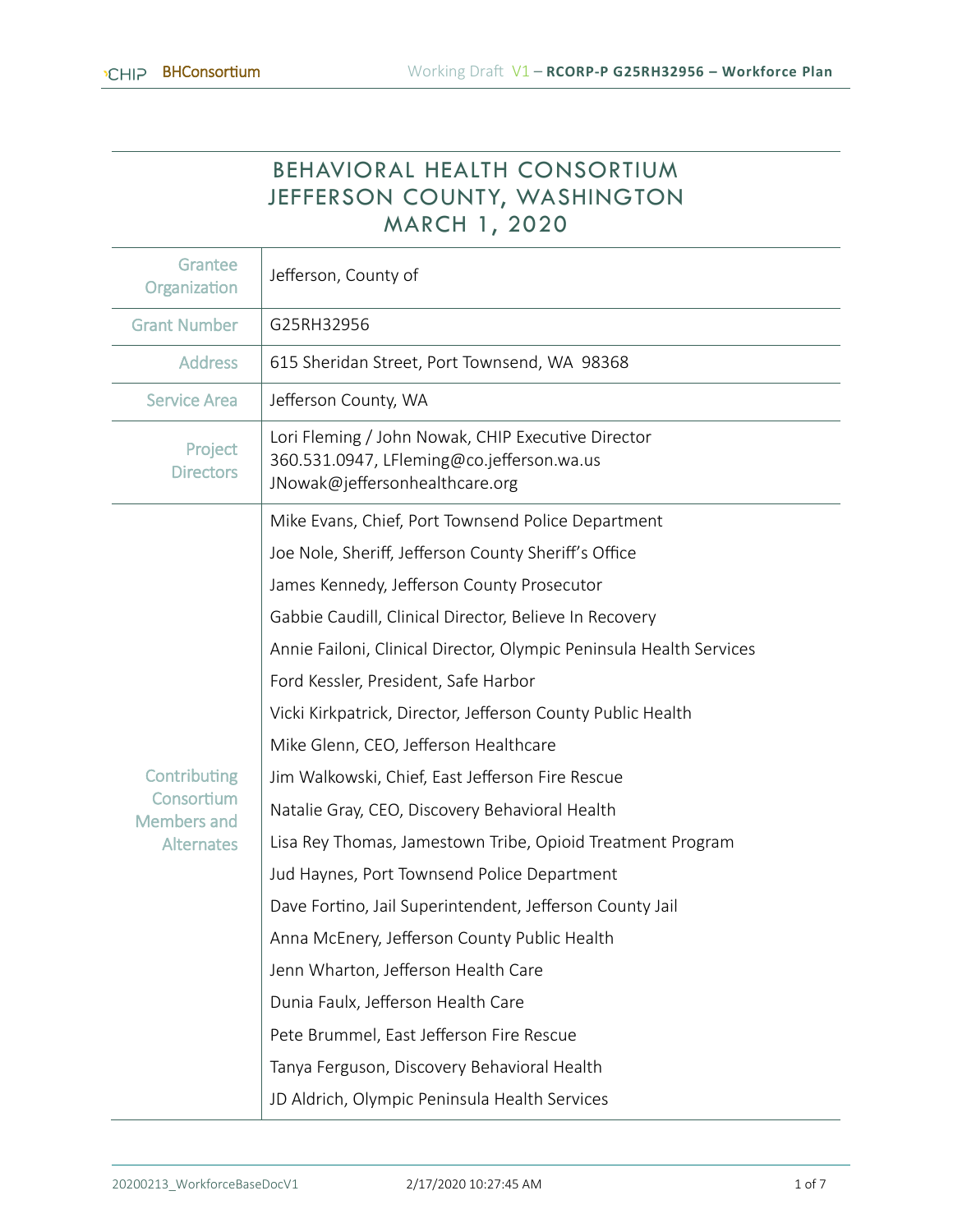|                                                                                              | Patrick Johnson, NAMI                         |
|----------------------------------------------------------------------------------------------|-----------------------------------------------|
| Contributing<br>Consortium<br>Ad hoc,<br>Alternate and<br><b>Committee</b><br><b>Members</b> | Apple Martine, Jefferson County Public Health |
|                                                                                              | Darcy Fogarty, Recovery Community             |
|                                                                                              | Matt Ready, Jefferson Healthcare Board        |
|                                                                                              | Micah Knox, Faith-based Community             |
|                                                                                              | Brian Richardson, Dove House / Recovery Café  |
|                                                                                              | Greg Brotherton, County Commissioner          |
|                                                                                              | Jolene Kron, Regional BH-ASO Representative   |
|                                                                                              | Adam York, Jefferson Health Care              |
|                                                                                              | Ben Casserd, Recovery Community               |
| <b>RCORP-P Grant</b><br>Coordinator                                                          | Bernadette Smyth                              |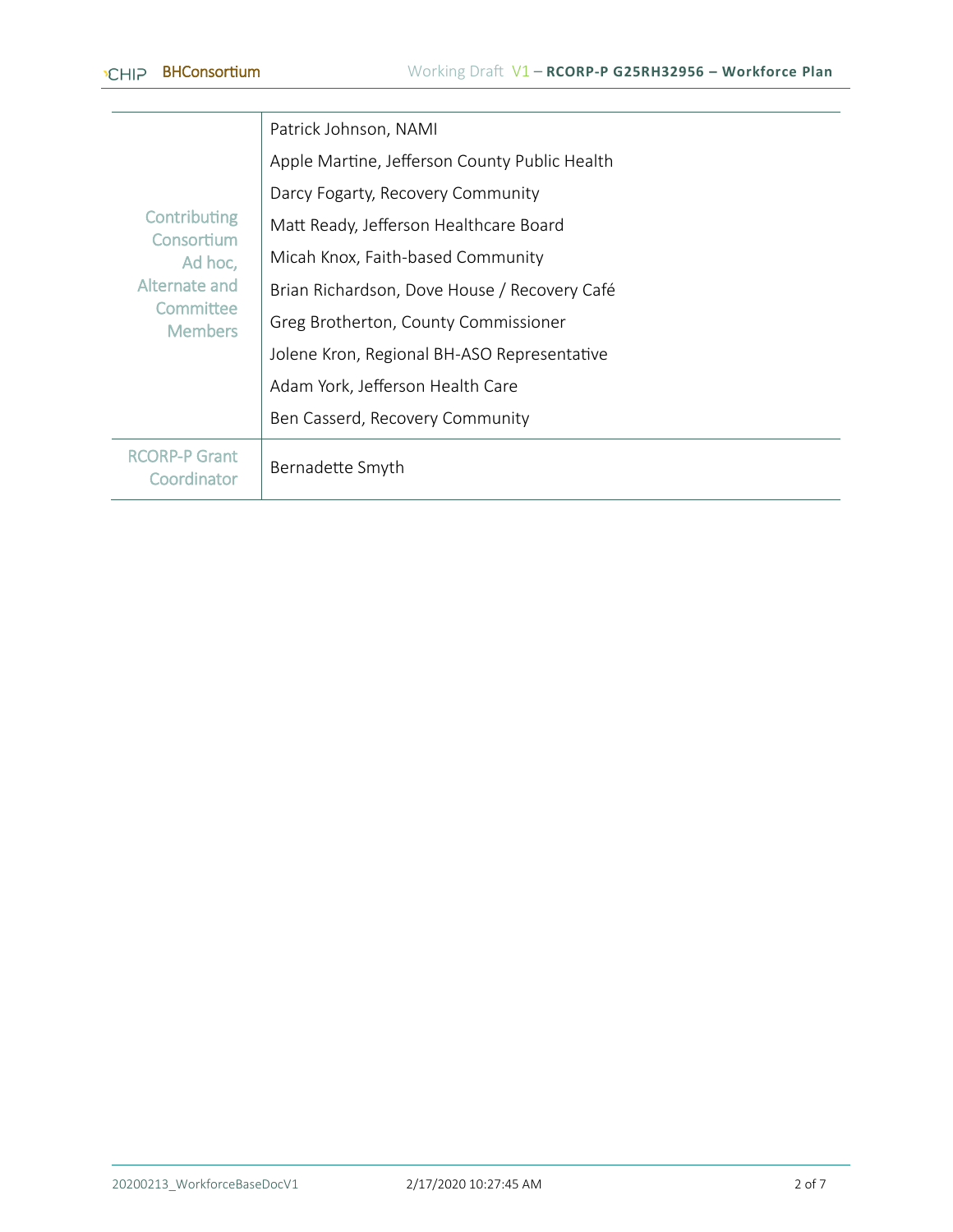### WORKFORCE PLAN

Summarize the overall Workforce Priorities, then fill out the following 2 pages for each priority

#### PRIORITY 1: WORKFORCE PLAN

#### **Assessment Summary for Priority XX's Workforce**

*Had a retreat, consortium members talked about priorities and and analyzed gaps between current and desired state. Also consulted our Health Facilities Planning and Development consultants for insight on desired workforce configurations.*

*ay(Briefly summarize the methodology/approach used to identify workforce gaps and needs, as well as relevant data.)*

asdfsdf

#### **Problem Statement for Priority XX's Workforce**

*(Concisely describe the priority problem based on the needs assessment.)* 

sdfsdf.

### **Goal for Priority XX's Workforce**

*(State major changes that need to occur relative to the identified workforce objectives to address the problem.)* 

Need legal representation for HIPAA regulations – 15 hours consultant time

will also need to coordinate the coordinators and also to develop the care coordination plans for the high utilizers. .5fte

And will need some administrative support to coordinate meetings, send out care plans. .25fte position

#### **Objectives for Priority XX's Workforce**

*(Describe the professions, services, and/or competencies that will be prioritized as a result of your problem statement above.)*

#### Objective 1: asdfsdf. Strategy: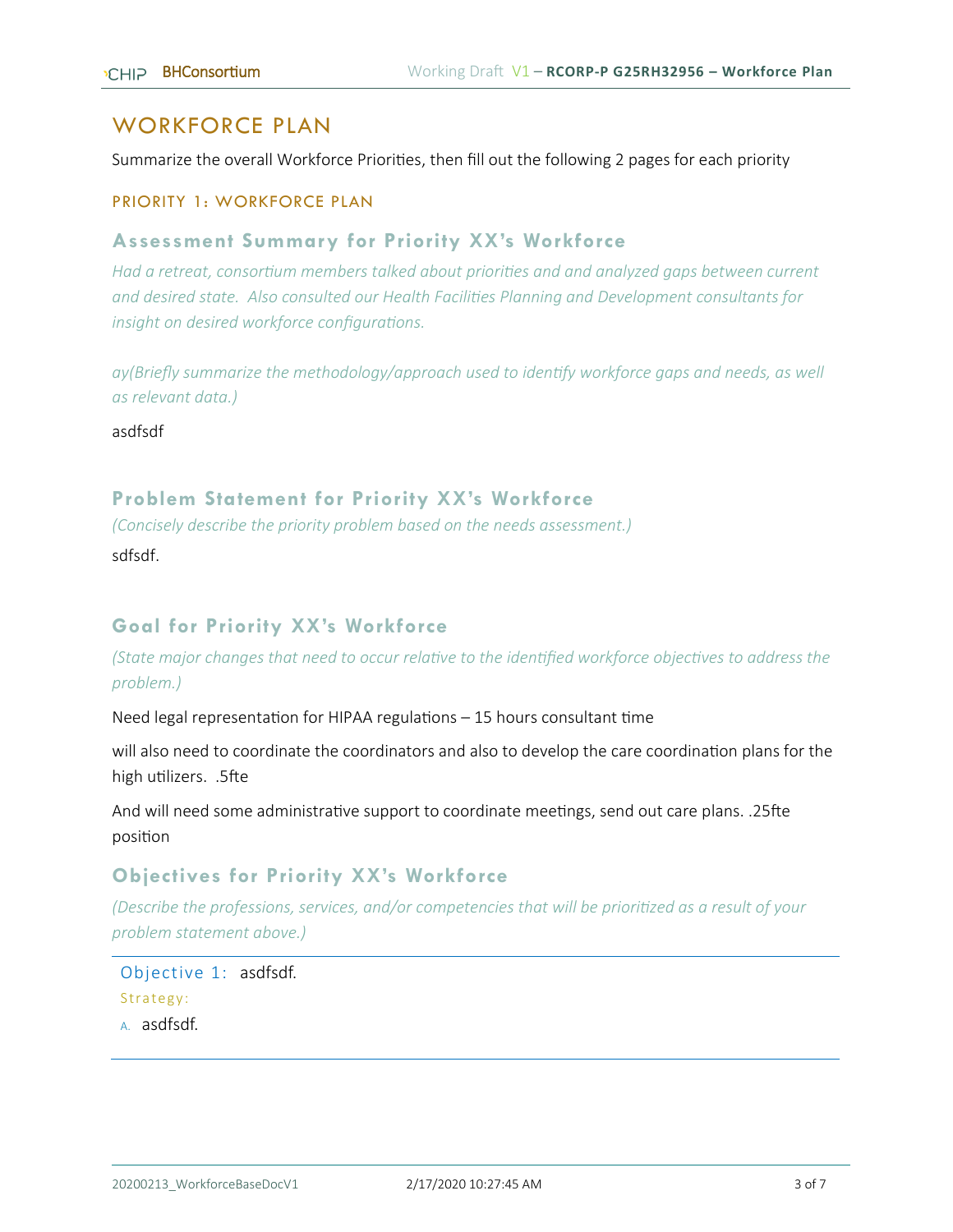### **Long-Term Outcomes**

*(Define the change you are seeking.)*

asdfdf

## **Long-Term Outcome Indicators**

*(List the numeric or measurable indicators that will demonstrate you are making progress toward your goal.)* 

asdfdf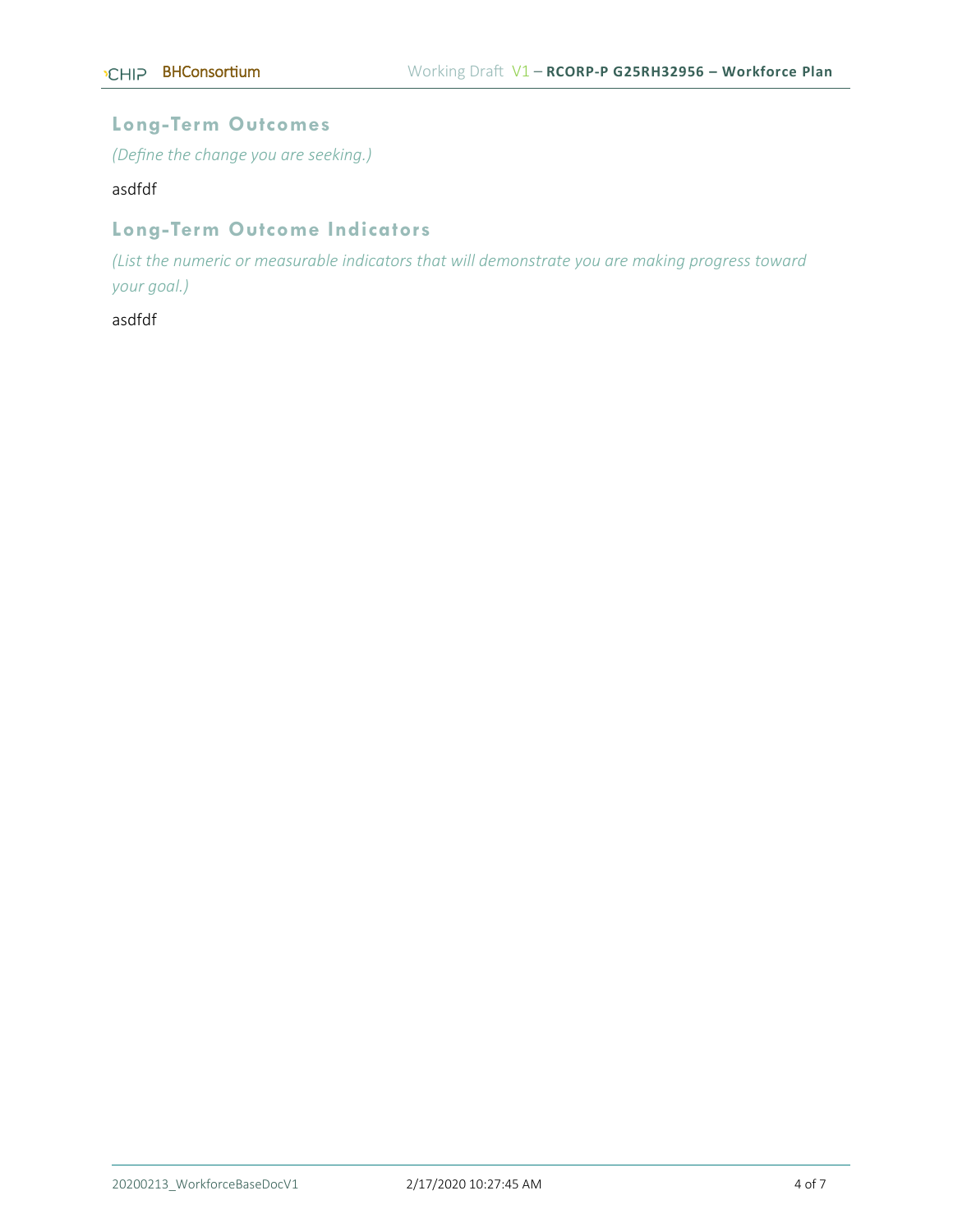### PRIORITY 1: WORKFORCE PLAN / OBJECTIVE 1 & 2 – CONT'D

| <b>ASDFF - OBJECTIVE 1</b><br><b>ASDFSDF</b> |                   |                 |                     |                          |                       |                    |  |  |  |
|----------------------------------------------|-------------------|-----------------|---------------------|--------------------------|-----------------------|--------------------|--|--|--|
| <b>STRATEGY A: ASDFF</b>                     |                   |                 |                     |                          |                       |                    |  |  |  |
|                                              | Timeline          |                 |                     |                          | Cost / Possible       |                    |  |  |  |
| <b>Activities</b>                            | <b>Start Date</b> | <b>End Date</b> | Who Is Responsible? | <b>External Partners</b> | <b>Funding Source</b> | Metrics/Indicators |  |  |  |
| 1. asdfsdf                                   |                   |                 |                     |                          |                       |                    |  |  |  |
| 2. asdfsdf                                   |                   |                 |                     |                          |                       |                    |  |  |  |
| 3. asdfsdf                                   |                   |                 |                     |                          |                       |                    |  |  |  |
| 4. asdfsdf                                   |                   |                 |                     |                          |                       |                    |  |  |  |

#### **ASDFF - OBJECTIVE 2 ASDFSDF**

**STRATEGY A: ASDFF**

| <b>Activities</b> | <b>Timeline</b><br><b>End Date</b><br><b>Start Date</b> |  | Who Is Responsible? | <b>External Partners</b> | <b>Cost / Possible<br/>Funding Source</b> | Metrics/Indicators |
|-------------------|---------------------------------------------------------|--|---------------------|--------------------------|-------------------------------------------|--------------------|
| asdfsdf           |                                                         |  |                     |                          |                                           |                    |
| 2. asdfsdf        |                                                         |  |                     |                          |                                           |                    |
| asdfsdf           |                                                         |  |                     |                          |                                           |                    |